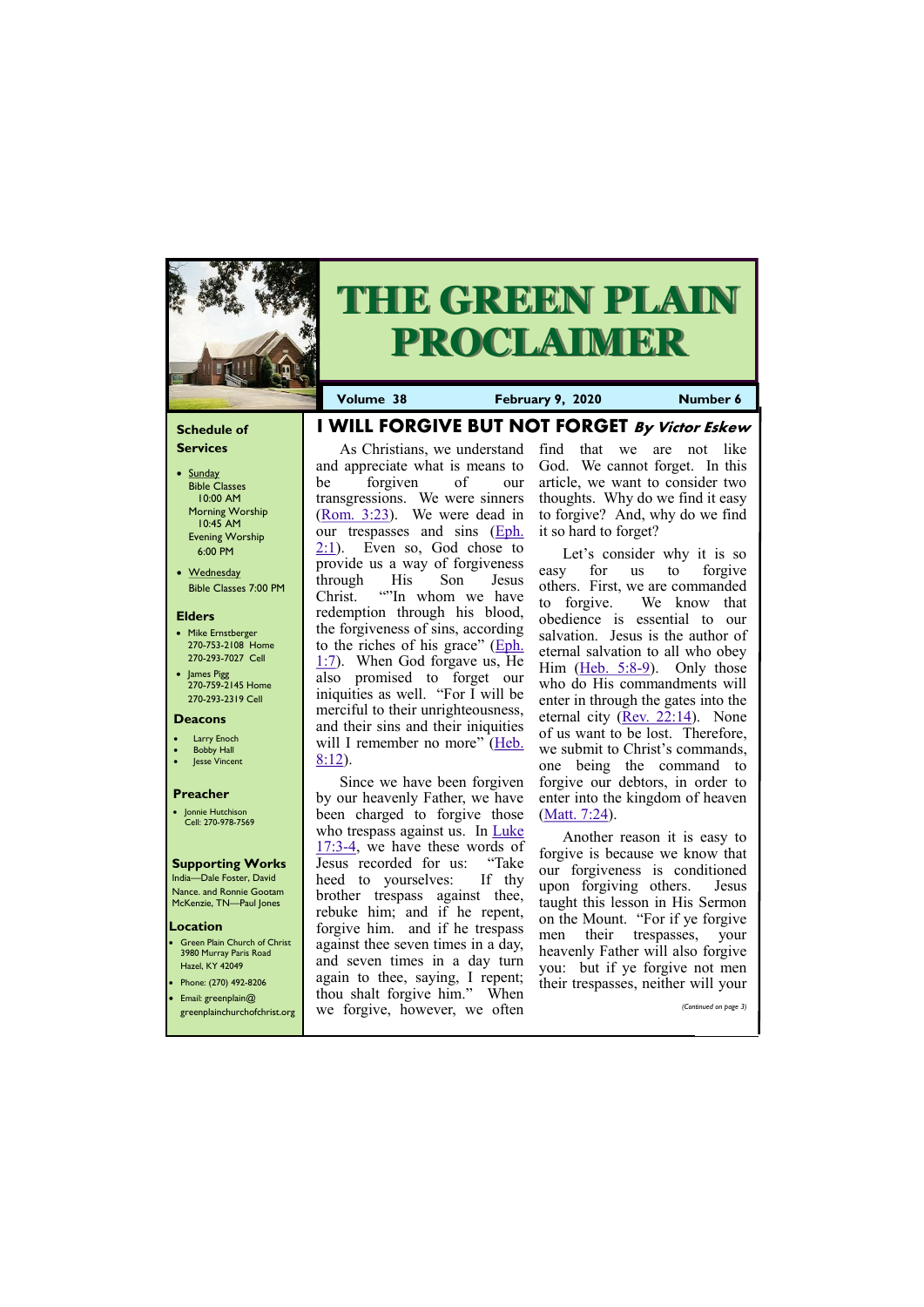# NEWS AND NOTES

- *REMEMBER IN PRAYER: Green Plain members*: . Remember Faye Travis, Peggy Jarvis, Rex and Margarette Enoch, Mary Crutchfield, Joanne Barnes, Maxine Pool, Hayes and Marjorie Grady, Jim Fielder,, Griselda Adams, Larry Enoch, Jesse & Mary Vincent, and Dave & Ann Thompson.
- **Family and Friends:** Pat Hocking, Teresa Tacker, Betty Pond, Bryan White, Meredith Enoch, Kenneth Mizell, Walter Byars, Will Winchester, Jim Hutson, Janice Canter, Maryanne Pedigrew, Dale Foster, Andrea Phillips, Donald and Dorothy Cook, and Larry Wyatt.
- **Pantry items February: 2—Penut Butter; 19—Jelly; 16—Paper Towels; 23—Spinach; All food items should be canned. Thanks to all for participating in this effort.**
- Remember our **snacks for the hospital program** and place your items in the baskets in the lobby.
- **PASS IT ON!** When you have finished reading this bulletin, why not pass it on to a loved one, friend or neighbor. Use this as a tool to spread the gospel. Or, pick up extra copies to hand or mail to others.
- **See our Facebook page** for announcements, updates and articles. Access to past editions of this bulletin are available on our website at http://greenplainchurchofchrist.org.
- **Mission Work:** Please continue to pray for the preachers this congregation is supporting in India and for Dale Foster, Ronnie Gootan, David Nance, Mike Kiser, Arnold Gerson and Paul Jones in their respective works.
- Watch **"A Bible Answer"** each Sunday morning at 8:00 am on WQWQ TV in Paducah, KY. This program is also available on their website at abibleanswertv.org and on GBN and YouTube**.**
- **Gebruary 2020 Anniversaries:** None; Birthdays: 8th—Krista Smith; 19th—Maxine Pool; 25th—Jan Pigg; -Please let us know if we have left anyone out and we will include them next week.
- **If you are able to receive the MyTV channel (WDKA Channel 49 in Paduka and on WK&T and other providers), tune in to the "Good News" program with Jim Dearman each Sunday morning at 7:30 am.**
- *If you enjoy good book, chapter and verse preaching tune in to the GOSPEL BRAO-CASTING NETWORK 24/7 online at gbntv.org. Lots of very fine study material is available on this website.*
- **Enroll in a FREE Bible correspondence Course. Send your name and mailing address to the address on the front of this bulletin to request this free study course.**



**Page 2**

*BIBLE RESEARCH QUESTION*

**This Week: Of whom does Micah prophesy in Micah 5:2-5?**

**Last Week**: *What prophecy of Amos is quoted by Stephen to the Jews in Acts chapter 7?*

**Answer**: Acts 7:42-43 is a quote from Amos 5:25- 27 dealing with the rebellion of Israel in the wilderness and their acceptance of idolatry.



*The Book of Acts Dan Sikes*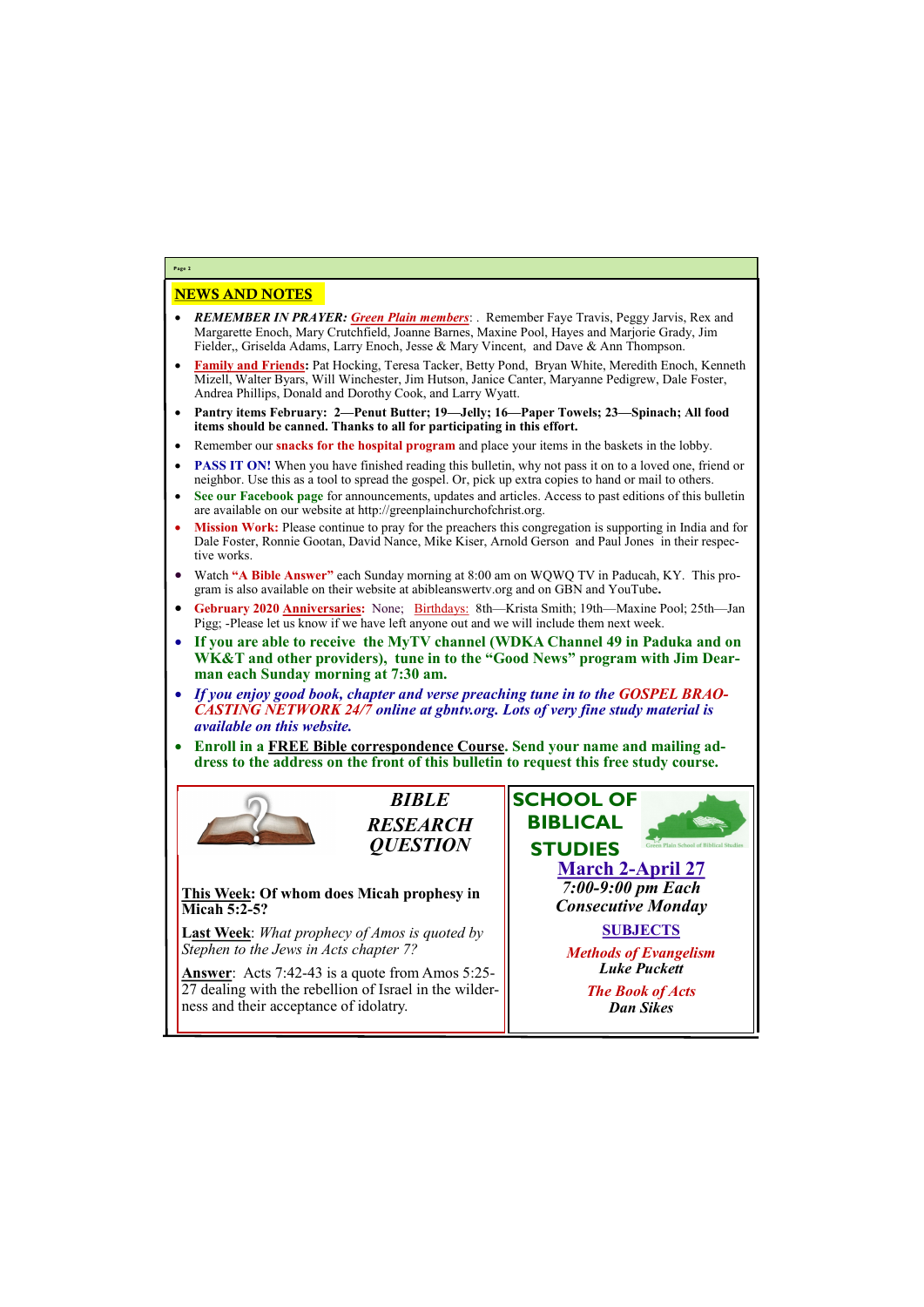**Page 3**

Father forgive your trespasses" ([Matt. 6:14](https://biblia.com/bible/kjv1900/Matt.%206.14-15)- [15\).](https://biblia.com/bible/kjv1900/Matt.%206.14-15) No one wants his sins to meet him in the Judgement. We do not want to be lost just because we would not forgive someone of their trespasses against us. Thus, we readily offer forgiveness to others.

A third reason it is easy to forgive is because we have a desire to be Christlike. Even on the cross of Calvary, Jesus had a willingness to forgive His enemies. His first words spoken from the cross were: "Father, forgive them; for they know not what they do" (Luke  $23:34$ ). We long to be like Jesus. In many ways this is difficult. Offering forgiveness to another, however, is a simple matter. All we have to do is release one of his debt.

On the other hand, when we think of forgetting the sins another has committed against us, we cringe. Why? First, it is hard to forget because it is impossible. When another harms us, the evil deed is forever locked in our mind. Yes, we may put it aside for a few minutes or days, but we can easily recollect the sin another has committed against us. Perhaps it is here that we need a better understanding of what is means to "forget." Forgetting does not involve erasing the deed from our mind. It does mean that we will never bring the deed up again once it has been forgiven. The person is no longer in debt to us for that sin. Yes, we know that it was done, but the individual will no longer be held accountable by us for that transgression. We will never say these words: "But I still remember what you did to me," to that individual. The past is gone. It is forgotten.

There is no doubt that offering forgiveness is much easier than forgetting. Aren't we glad God forgets? Aren't we glad that our sins will never be brought up again? Aren't we glad that God does not use our sins against us? Aren't we glad that God does not worry about being hurt again? Aren't we glad God will not mention our sins on the Day of Judgment? Certainly we rejoice in these facts. Now, shouldn't we offer the same blessing to those who trespass against us? Put yourself in their place. It would be a wonderful blessing to know that the person against whom we have sinned has forgiven us and will never use that trespass against us in any way. Dear reader, God forgives and forgets. "Be ye therefore followers of God, as dear children" ([Eph. 5:1\).](https://biblia.com/bible/kjv1900/Eph.%205.1)

This, however, leads to another reason why it is so hard for us to forget. Perhaps we do not want to forget. We do not want to put the past behind us. We want to be able to open the folder and remind the individual

about what was done to us. Sometimes, we use the past to make a person feel guilty. Sometimes, we use the past to "justify" the evil deeds that we commit. At other times, we use the past to manipulate the individual. The person's past transgression benefits us. Therefore, we do not want to let them go.

Another reason we do not want to forget is because we believe that if we do we make ourselves vulnerable to more hurt in the future. We will remember what led up to the violation. We will remember the transgression itself. We will remember exactly how we felt. We will remember how the person responded when it was pointed out. We will remember any denial of the actions. We will remember any hesitancy that one had to admit the sin. Yes, we will remember. Never again we will allow that person to hurt us that way again.

**—Oceanside church of Christ** 

**Atlantic Beach, Florida**

#### *(Continued from page 1)*